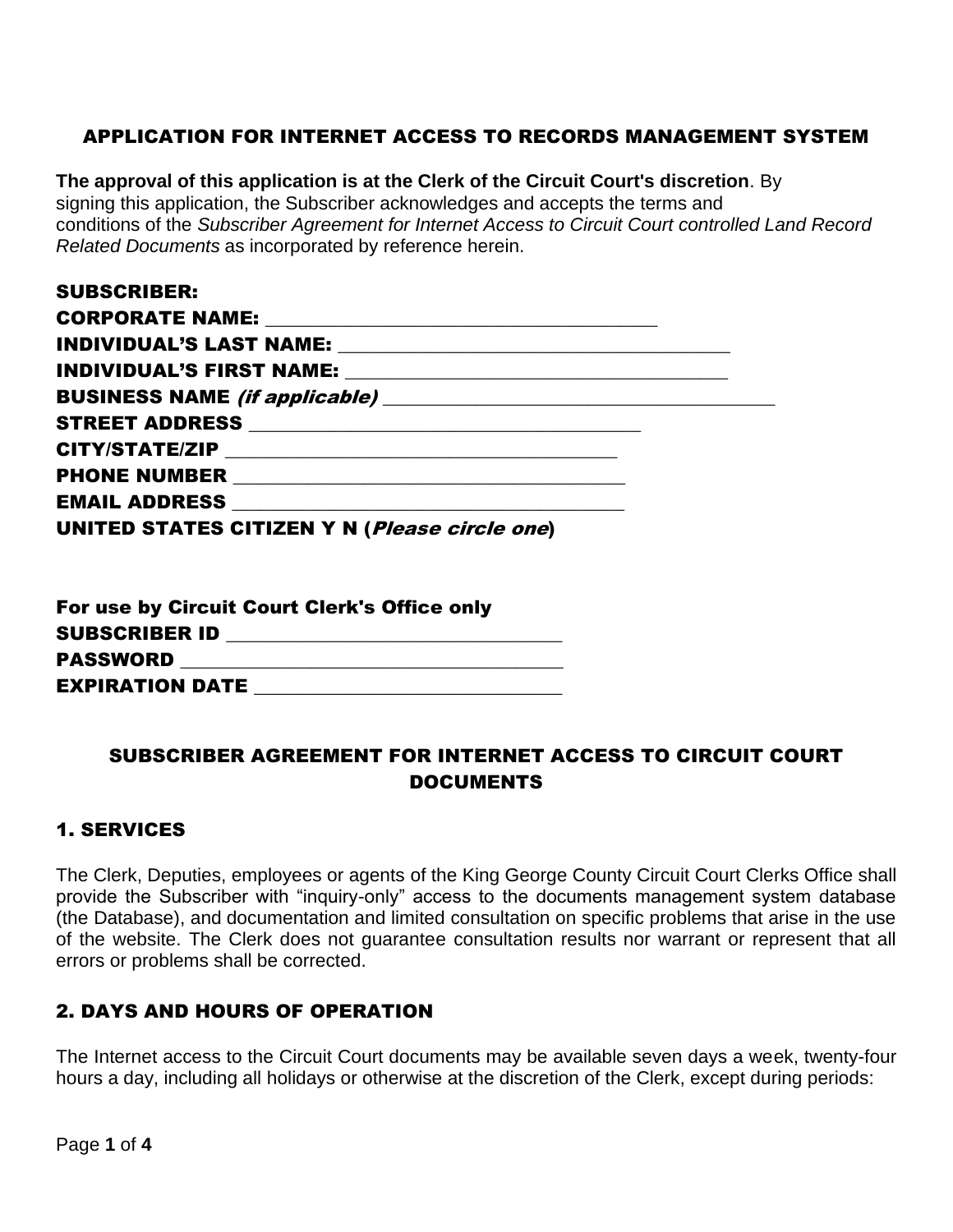- A. Of preventative and remedial maintenance
- B. Of operational issues beyond the control of the Clerk
- C. When intrusions against security are being remedied

### 3. TERM OF AGREEMENT

This is an **Annual Agreement** with a yearly term. The term commences on the date executed below and ends 12 months later.

# 4. FEES

The fee for this **Annual Agreement** is \$550 per user if paid at the time of execution, in one, lump sum.

The fee for this **Annual Agreement** is \$600 per user if paid on a monthly installment basis.

Under either option, the subscriber is responsible for the entire annual amount prior to being granted access to the Database, whether services are used or not.

Initial the payment option that you select, below:

I elect the lump sum payment of \$550 per user, which is due and payable upon execution.  $\qquad \qquad$  init.

I elect to pay my annual fee of \$600 per user in monthly installments. The first month's payment of \$50 due and payable upon execution, the remaining months are due and payable in the amount of \$50; each month thereafter, on the anniversary date of the execution of the Agreement, without notice or set-off.

 $\frac{1}{\sqrt{2\pi}}$  init.

#### 5. SUBSCRIBER'S OBLIGATIONS

It is the responsibility of the Subscriber to purchase computer hardware and software and/or make modifications to their existing equipment that are necessary for access to the Database.

The Subscriber is responsible for ensuring that unauthorized personnel do not use the Subscriber's computer.

Information accessed from the Database is for the use of the Subscriber.

Subscriber attests that they have read, understand and will comply with Va. Code Section 17.1-293 regarding the posting, selling and redistributing prohibitions and availability of certain information on the Internet; and any and all other laws of the Commonwealth of Virginia.

#### 6. LIMITATION OF LIABILITY

The Subscriber relieves, releases and holds harmless, the Clerk, deputies, employees or agents from liability for any and all claims or damages resulting from interrupted service of any kind. The Subscriber further relieves and releases the County of King George, its Board of Supervisors, officers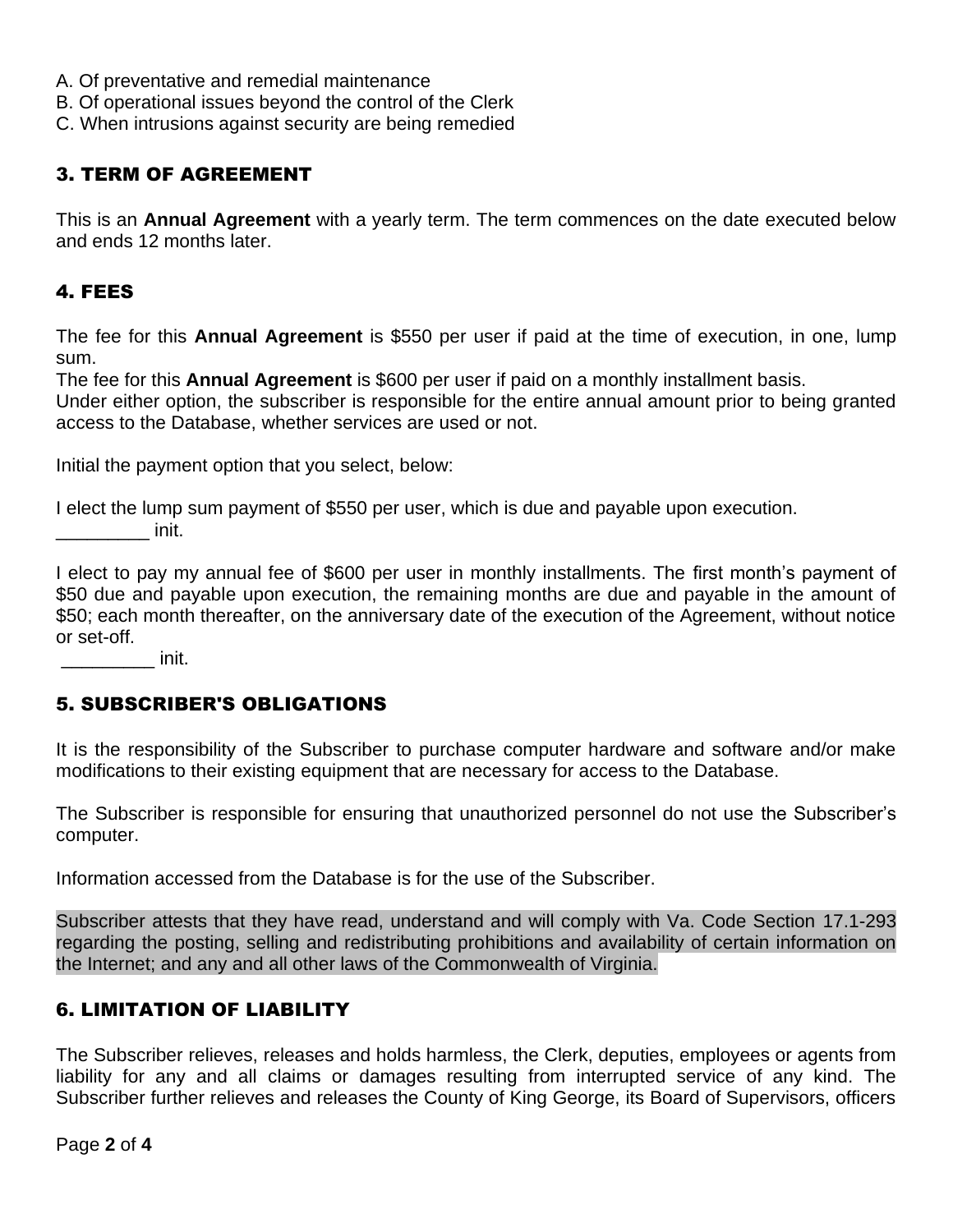and their deputies, employees and agents from liability for any and all damages resulting from interrupted service of any kind. The Subscriber also relieves and releases the *Office of the Executive Secretary*, *Supreme Court of Virginia*, employees and agents from liability for any and all damages resulting from interrupted service of any kind.

The Subscriber hereby relieves releases and holds harmless the Clerk, the County of King George, its Board of Supervisors, officers and their deputies, employees or agents of any liability for any and all damage resulting from incorrect data or any other misinformation accessed from this service. The Subscriber also relieves and releases the *Office of the Executive Secretary*, *Supreme Court of Virginia*, employees and agents from liability for any and all damages resulting from incorrect data or any other misinformation accessed from this service.

The Subscriber agrees that the Clerk, the County of King George, its Board of Supervisors, officers and their deputies, employees or agents shall not be liable for negligence or lost profits resulting from any claim or demand against the subscriber by any other party. The Subscriber also relieves and releases the *Office of the Executive Secretary*, *Supreme Court of Virginia*, employees and agents from liability for any and all damages resulting from any claim or demand against the subscriber by any other party.

The information or data accessed by the Subscriber may or may not be the official government record required by law. In order to assure the accuracy of the data or information, the Subscriber should consult the official governmental record.

# 7. TERMINATION

This is an **Annual Agreement** that the subscriber cannot terminate early. The Clerk of the Circuit Court of King George County may terminate this agreement without notice, for any cause deemed sufficient by him, at his sole discretion, and without recourse to Subscriber. Termination by the Clerk constitutes an automatic forfeiture of all funds paid and due for the remainder of the Agreement term without recourse or set-off.

This Agreement may be immediately terminated by the Clerk for Subscriber's failure to provide correct or complete information on the application, failure to comply with the terms of this Agreement, failure to make payments of fees or breach of Agreement.

This Agreement shall terminate immediately without any recourse for Subscriber, including but not limited to refund or any other claims, if the Commonwealth of Virginia or County of King George fail to appropriate and continue funding for services provided under this agreement.

#### 8. DEFINITIONS

i. "Public access" means that the public can inspect and obtain a copy of the information in a court record.

ii. "Remote access" means that inspection can be made without the need to physically visit the courthouse where the court record is maintained.